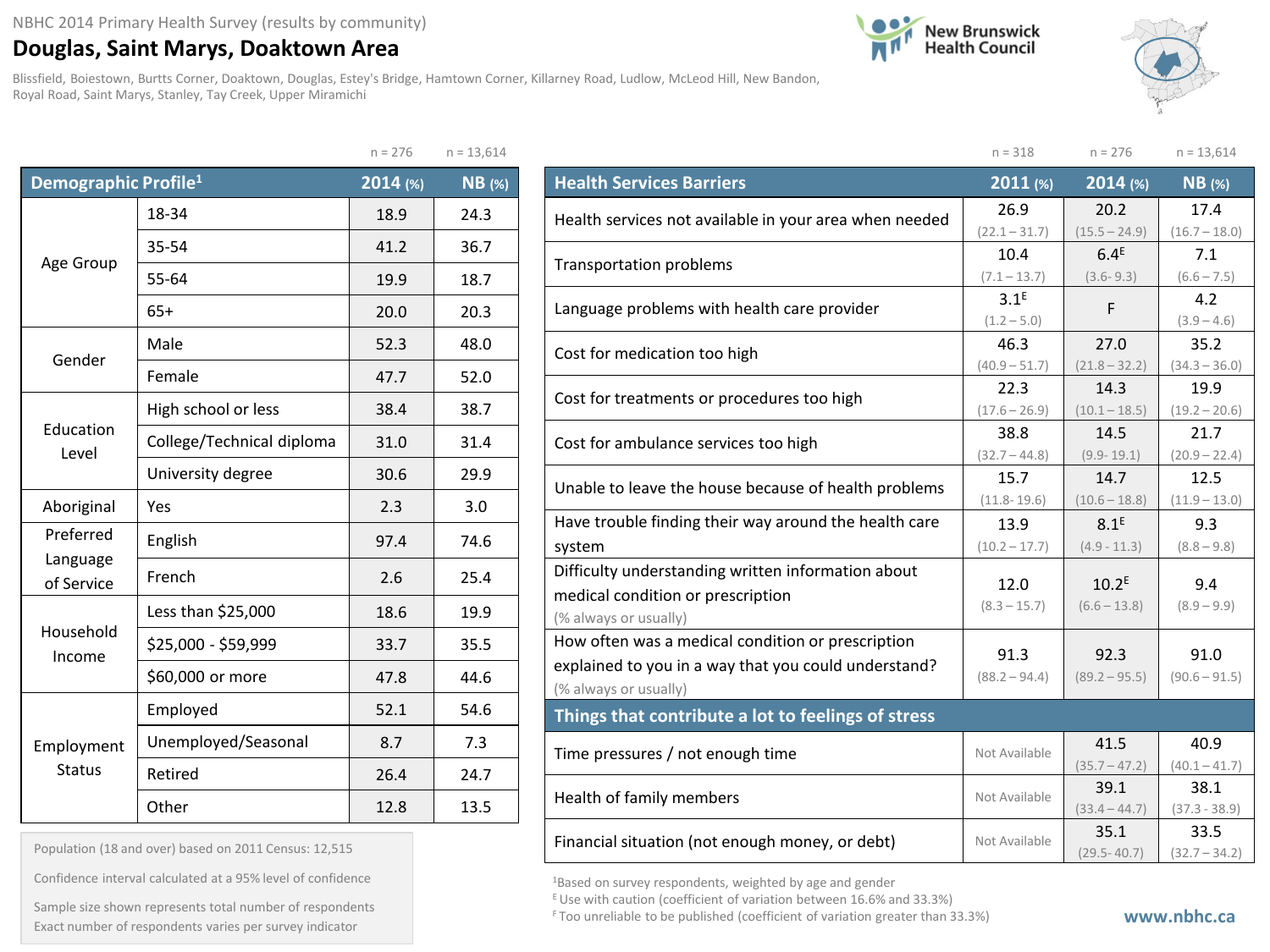## **Douglas, Saint Marys, Doaktown Area**

 $\triangle$  = Higher than 2011 results

 $\blacklozenge$  = Lower than 2011 results

Exact number of respondents varies per survey indicator.

| $n = 276$ | $n = 13,614$ |
|-----------|--------------|

|                                                  | $n = 318$       | $n = 276$        | $n = 13,614$    |                                                                                                                                                                                                                                                                                                                                                                                                                                                                                 | $n = 318$              | $n = 276$               | $n = 276$    | $n = 13,614$            |
|--------------------------------------------------|-----------------|------------------|-----------------|---------------------------------------------------------------------------------------------------------------------------------------------------------------------------------------------------------------------------------------------------------------------------------------------------------------------------------------------------------------------------------------------------------------------------------------------------------------------------------|------------------------|-------------------------|--------------|-------------------------|
| <b>Health Profile</b>                            | 2011(%)         | $2014$ (%)       | $NB$ (%)        | <b>Chronic Health</b>                                                                                                                                                                                                                                                                                                                                                                                                                                                           |                        |                         |              |                         |
| Self-rated Health (% very good or excellent)     | 51.2            | 50.6             | 50.5            | Conditions <sup>1</sup>                                                                                                                                                                                                                                                                                                                                                                                                                                                         | 2011(%)                | $2014$ (%)              | $2014^2$ (#) | $NB$ (%)                |
|                                                  | $(45.7 - 56.7)$ | $(44.8 - 56.4)$  | $(49.6 - 51.3)$ | One or more chronic                                                                                                                                                                                                                                                                                                                                                                                                                                                             | 62.2                   | 63.2                    |              | 61.6                    |
| Self-rated mental or emotional health            | Not Available   | 66.9             | 65.4            | health conditions <sup>3</sup>                                                                                                                                                                                                                                                                                                                                                                                                                                                  | $(56.8 - 67.6)$        | $(57.6 - 68.8)$         | 7,912        | $(60.8 - 62.4)$         |
| (% very good or excellent)                       |                 | $(61.4 - 72.4)$  | $(64.6 - 66.2)$ |                                                                                                                                                                                                                                                                                                                                                                                                                                                                                 | 25.9                   | 26.5                    |              | 27.0                    |
| "My health largely depends on how well I take    | 59.3            | 60.8             | 55.2            |                                                                                                                                                                                                                                                                                                                                                                                                                                                                                 | $(21.2 - 30.6)$        | $(21.3 - 31.6)$         | 3,313        | $(33.3 - 38.3)$         |
| care of myself" (% strongly agree)               | $(53.9 - 64.7)$ | $(55.1 - 66.5)$  | $(54.4 - 56.0)$ |                                                                                                                                                                                                                                                                                                                                                                                                                                                                                 | 18.5                   | 21.1                    | 2,635        | 17.4                    |
| Number of prescription medications taken on a    | $12.5^E$        | $12.5^E$         | 15.2            |                                                                                                                                                                                                                                                                                                                                                                                                                                                                                 | $(14.3 - 22.7)$        | $(16.3 - 25.8)$         |              | $(16.8 - 18.0)$         |
| regular basis $3$ (% 6 or more)                  | $(8.3 - 16.7)$  | $(7.9 - 17.0)$   | $(14.5 - 15.9)$ |                                                                                                                                                                                                                                                                                                                                                                                                                                                                                 | 23.7                   | 15.1                    | 1,892        | 16.4                    |
| Discuss regularly with a health professional on  | 30.0            | 25.5             | 25.4            |                                                                                                                                                                                                                                                                                                                                                                                                                                                                                 | $(19.1 - 28.3)$        | $(10.9 - 19.3)$         |              | $(15.8 - 17.0)$         |
| improving health or preventing illness           | $(24.8 - 35.2)$ | $(20.4 - 30.7)$  | $(24.7 - 26.1)$ | High blood pressure<br>Arthritis<br>Gastric Reflux (GERD)<br>Asthma<br>Chronic pain<br><b>Diabetes</b><br>Depression<br>Heart disease<br>Cancer<br>Emphysema or COPD<br>Stroke<br>Mood disorder other<br>than depression<br>Confidence interval calculated at a 95% level of confidence.<br>Symbols $\uparrow$ and $\downarrow$ indicate a statistically significant difference<br>at the 95% level of confidence.<br>Sample size shown represents total number of respondents. | 12.5                   | 14.0                    | 1,754        | 11.8                    |
| (% always or usually)                            |                 |                  |                 |                                                                                                                                                                                                                                                                                                                                                                                                                                                                                 | $(8.9 - 16.0)$<br>15.3 | $(10.0 - 18.1)$<br>13.7 |              | $(11.3 - 12.4)$<br>14.0 |
| How long have you been seeing the same family    | 75.5            | 71.5             | 73.0            |                                                                                                                                                                                                                                                                                                                                                                                                                                                                                 | $(11.4 - 19.2)$        | $(9.6 - 17.7)$          | 1,709        | $(13.5 - 14.6)$         |
| doctor? (% 5 years or more)                      | $(70.7 - 80.3)$ | $(66.1 - 76.9)$  | $(72.2 - 73.7)$ |                                                                                                                                                                                                                                                                                                                                                                                                                                                                                 | 10.5                   | 12.9                    |              | 10.7                    |
| Are you limited in doing activities because of a | Not             | 20.9             | 22.1            |                                                                                                                                                                                                                                                                                                                                                                                                                                                                                 | $(7.2 - 13.8)$         | $(9.0 - 16.9)$          | 1,618        | $(10.1 - 11.2)$         |
| physical or mental condition, or a health        | Available       | $(16.2 - 25.7)$  | $(21.4 - 22.8)$ |                                                                                                                                                                                                                                                                                                                                                                                                                                                                                 | 13.3                   | 10.6 <sup>E</sup>       |              | 14.9                    |
| problem? (% yes)                                 |                 |                  |                 |                                                                                                                                                                                                                                                                                                                                                                                                                                                                                 | $(9.6 - 16.9)$         | $(7.0 - 14.2)$          | 1,332        | $(14.3 - 15.5)$         |
| <b>Memory Loss</b>                               |                 |                  |                 |                                                                                                                                                                                                                                                                                                                                                                                                                                                                                 |                        | $8.1^E$                 | 1,009        | 8.3                     |
| Someone in household has a memory problem        | Not             | 9.3 <sup>E</sup> | 9.9             |                                                                                                                                                                                                                                                                                                                                                                                                                                                                                 | $(7.1 - 13.7)$         | $(4.9 - 11.2)$          |              | $(7.9 - 8.8)$           |
|                                                  | Available       | $(5.9 - 12.7)$   | $(9.4 - 10.4)$  |                                                                                                                                                                                                                                                                                                                                                                                                                                                                                 | 7.6E                   | $5.2^E$                 | 653          | 8.3                     |
| that interferes with day to day function         | Not             | F                | 3.9             |                                                                                                                                                                                                                                                                                                                                                                                                                                                                                 | $(4.8 - 10.5)$         | $(2.6 - 7.8)$           |              | $(7.8 - 8.7)$           |
|                                                  | Available       |                  | $(3.6 - 4.2)$   |                                                                                                                                                                                                                                                                                                                                                                                                                                                                                 | F                      | 4.1 <sup>E</sup>        | 516          | 3.0                     |
| <b>Health Behaviours</b>                         |                 |                  |                 |                                                                                                                                                                                                                                                                                                                                                                                                                                                                                 |                        | $(1.8 - 6.4)$           |              | $(2.7 - 3.3)$           |
| Eating fruits and vegetables                     | Not Available   | 51.0             | 50.4            |                                                                                                                                                                                                                                                                                                                                                                                                                                                                                 | F                      | F                       | 274          | 2.5<br>$(2.2 - 2.8)$    |
| (% 5 portions or more a day)                     |                 | $(45.1 - 56.8)$  | $(49.5 - 51.2)$ |                                                                                                                                                                                                                                                                                                                                                                                                                                                                                 |                        |                         |              | 3.0                     |
| Moderate or vigorous physical activity           | Not Available   | 48.5             | 49.0            |                                                                                                                                                                                                                                                                                                                                                                                                                                                                                 | F                      | F                       | 56           | $(2.7 - 3.2)$           |
| (% at least 2 % hours a week)                    |                 | $(42.7 - 54.4)$  | $(48.1 - 49.8)$ |                                                                                                                                                                                                                                                                                                                                                                                                                                                                                 |                        |                         |              |                         |
| Current smoker                                   | Not Available   | 16.0             | 19.2            |                                                                                                                                                                                                                                                                                                                                                                                                                                                                                 |                        |                         |              |                         |
| (% daily or occasional)                          |                 | $(11.7 - 20.3)$  | $(18.5 - 19.8)$ |                                                                                                                                                                                                                                                                                                                                                                                                                                                                                 |                        |                         |              |                         |
| Unhealthy weight                                 | Not Available   | 35.3             | 30.8            |                                                                                                                                                                                                                                                                                                                                                                                                                                                                                 |                        |                         |              |                         |
| (% obese)                                        |                 | $(29.7 - 41.0)$  | $(30.0 - 31.6)$ |                                                                                                                                                                                                                                                                                                                                                                                                                                                                                 |                        |                         |              |                         |

<sup>1</sup> Self-reported based on survey respondents

<sup>2</sup> Estimated number of citizens who have the selected chronic health condition

<sup>3</sup> Among the twelve chronic health conditions listed in table located at the right of this page.

 $E$  Use with caution (coefficient of variation between 16.6% and 33.3%)

F Too unreliable to be published (coefficient of variation greater than 33.3%)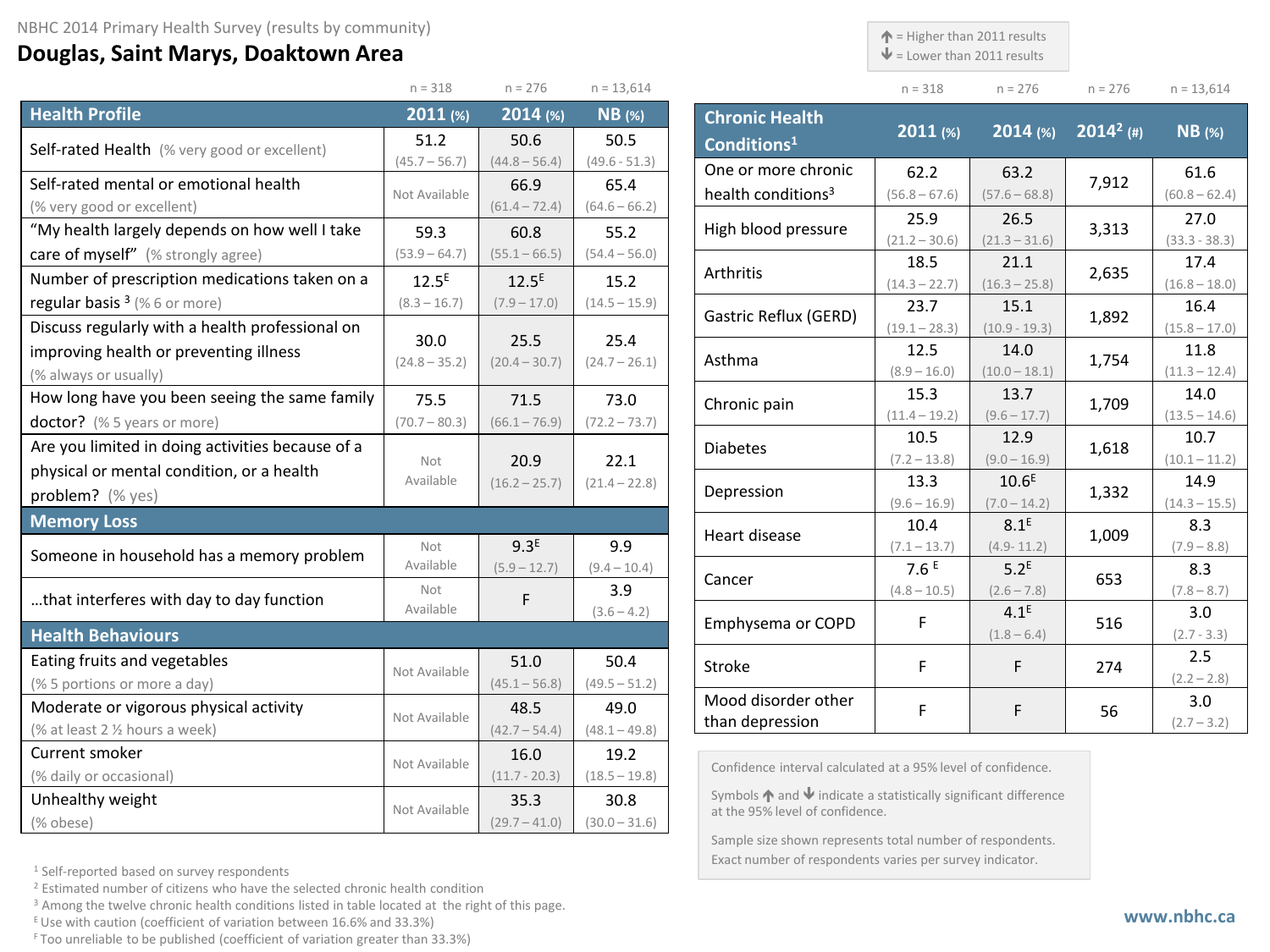|                        |       | NBHC 2014 Primary Health Survey (results by community)<br>Douglas, Saint Marys, Doaktown Area                                                                                             |                             | $B =$ Better than 2011 results<br>$W =$ Worse than 2011 results |                                        |                         |                         |
|------------------------|-------|-------------------------------------------------------------------------------------------------------------------------------------------------------------------------------------------|-----------------------------|-----------------------------------------------------------------|----------------------------------------|-------------------------|-------------------------|
|                        |       |                                                                                                                                                                                           |                             | $n = 318$                                                       | $n = 276$                              | 1 to 33                 | $n=13,614$              |
|                        |       | <b>Primary Health Indicator</b>                                                                                                                                                           |                             | 2011                                                            | 2014                                   | Rank <sup>2</sup>       | <b>NB</b>               |
|                        |       | <b>Accessibility</b><br>The ability of patients/clients to obtain care/service at the right place and the right time, based on respective needs, in the official language of their choice |                             |                                                                 |                                        |                         |                         |
|                        | $A-1$ | Has a personal family doctor (% yes)                                                                                                                                                      |                             | 94.3<br>$(91.8 - 96.8)$                                         | 93.1<br>$(90.2 - 96.0)$                | 19                      | 92.1<br>$(91.7 - 92.5)$ |
|                        | $A-2$ | Calling family doctor's office during regular practice hours (% very easy or somewhat easy)                                                                                               |                             | 83.5<br>$(79.3 - 87.7)$                                         | w 72.9<br>$(67.5 - 78.3)$              | 29                      | 78.3<br>$(77.6 - 79.0)$ |
| Personal Family Doctor | $A-3$ | Family doctor has extended office hours (after 5pm or on weekends) (% yes)                                                                                                                |                             | Not available                                                   | 27.3<br>$(21.9 - 32.7)$                | 3                       | 16.2<br>$(15.6 - 16.8)$ |
|                        | $A-4$ | Family doctor has an after-hour arrangement when office is closed (% yes)                                                                                                                 |                             | 19.1<br>$(14.6 - 23.6)$                                         | $10.5^E$<br><b>W</b><br>$(6.8 - 14.2)$ | 30                      | 18.2<br>$(17.5 - 18.9)$ |
|                        |       |                                                                                                                                                                                           | (% on same day or next day) | 37.4<br>$(31.9 - 42.9)$                                         | 35.1<br>$(29.2 - 41.0)$                | 9                       | 30.1<br>$(29.3 - 30.9)$ |
|                        | $A-5$ | How quickly appointment can be made with family doctor<br>(% within 5 days)                                                                                                               | 68.3<br>$(63.0 - 73.5)$     | 67.3<br>$(61.5 - 73.1)$                                         | 7                                      | 60.3<br>$(59.4 - 61.2)$ |                         |
|                        | $A-6$ | Nurse working with family doctor who is regularly involved in health care $(\%$ yes)                                                                                                      |                             | 61.7<br>$(56.2 - 67.1)$                                         | 49.0<br>W<br>$(43.0 - 55.0)$           | $\mathbf{1}$            | 27.5<br>$(26.7 - 28.3)$ |
|                        | $A-7$ | Has access to a <b>primary health team</b> <sup>3</sup> (% yes)                                                                                                                           |                             | 64.8<br>$(59.6 - 70.0)$                                         | w 47.6<br>$(41.8 - 53.4)$              | 1                       | 28.5<br>$(27.8 - 29.2)$ |
|                        | $A-8$ | Wait time at the hospital emergency department (% less than 4 hours)                                                                                                                      |                             | 70.4<br>$(60.6 - 80.2)$                                         | 65.4<br>$(54.8 - 76.0)$                | 27                      | 73.9<br>$(72.7 - 75.1)$ |
|                        | $A-9$ | How often citizens received the health care service they needed in the                                                                                                                    | English <sup>4</sup>        | 96.2<br>$(94.0 - 98.4)$                                         | 98.0<br>$(96.3 - 99.7)$                |                         | 95.2<br>$(94.8 - 95.6)$ |
|                        |       | official language of their choice<br>(% who always received service in language of preference)<br>French <sup>4</sup>                                                                     |                             | F                                                               | 59.2 $E$<br>$(22.8 - 95.6)$            |                         | 72.6<br>$(71.0 - 74.2)$ |

 $2$  Indicator rank across 33 communities, from best (1) to worst (33)

<sup>3</sup> Primary health team: Has access to a family doctor and has access to either a nurse practitioner or a nurse or other health professionals at their family doctor's office

<sup>4</sup> Preferred language of service as indicated by respondent in the survey

 $E$  Use with caution (coefficient of variation between 16.7% and 33.3%)

<sup>F</sup> Too unreliable to be published (coefficient of variation greater than 33.3%)

Confidence interval calculated at a 95% level of confidence.

Symbols **B** and **W** indicate a statistically significant difference at the 95% level of confidence.

Sample size shown represents total number of respondents. Exact number of respondents varies per survey indicator.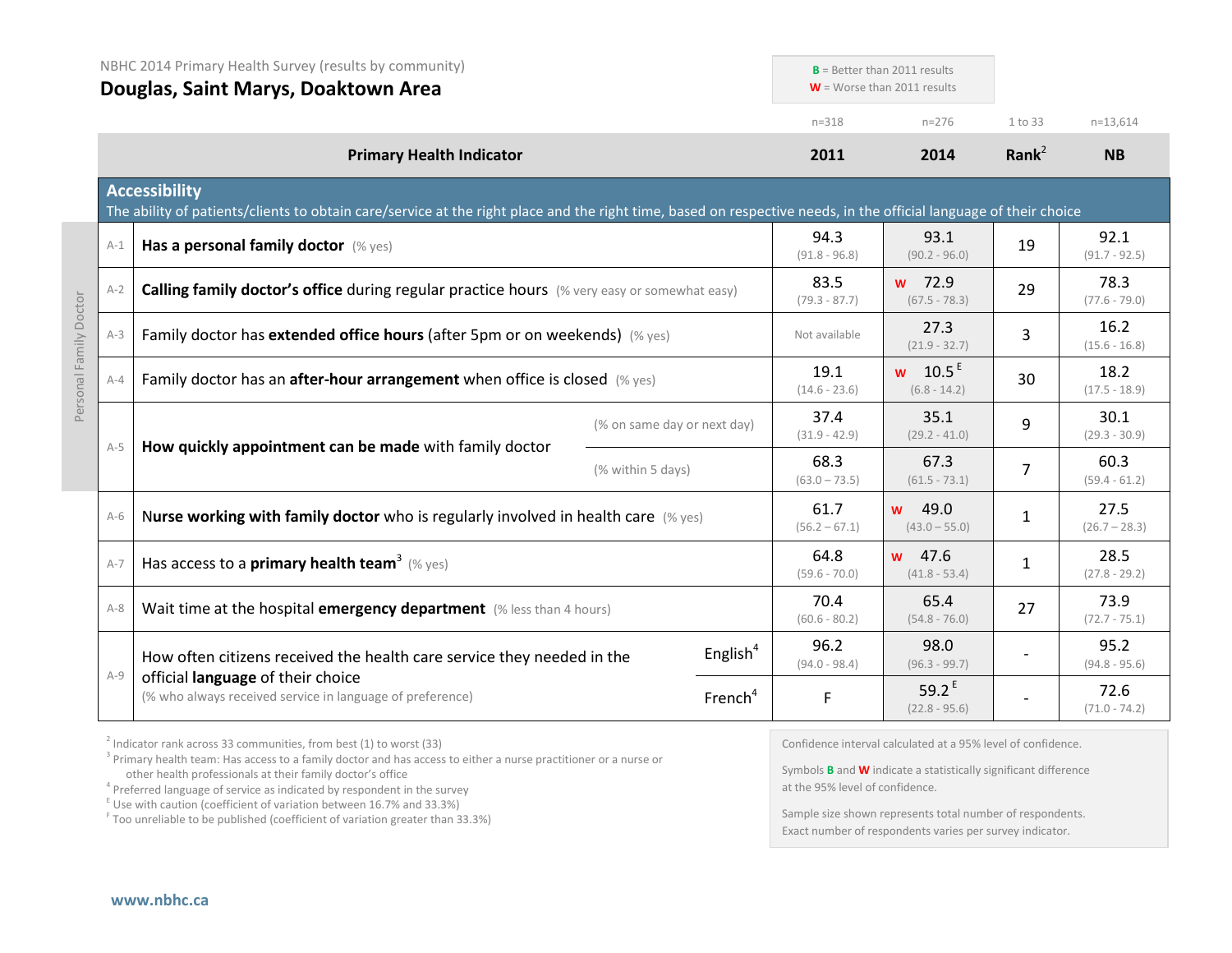| NBHC 2014 Primary Health Survey (results by community)<br>Douglas, Saint Marys, Doaktown Area                                                                                                 |                                                                                                                                                                  |                         | $B =$ Better than 2011 results<br>$W =$ Worse than 2011 results |                            |                         |  |  |
|-----------------------------------------------------------------------------------------------------------------------------------------------------------------------------------------------|------------------------------------------------------------------------------------------------------------------------------------------------------------------|-------------------------|-----------------------------------------------------------------|----------------------------|-------------------------|--|--|
|                                                                                                                                                                                               |                                                                                                                                                                  | $n = 318$               | $n = 276$                                                       | 1 to 33                    | $n=13,614$              |  |  |
|                                                                                                                                                                                               | <b>Primary Health Indicator</b>                                                                                                                                  | 2011                    | 2014                                                            | Rank <sup>2</sup>          | <b>NB</b>               |  |  |
|                                                                                                                                                                                               | <b>Appropriateness</b><br>Care/service provided is relevant to the patients'/clients' needs and based on established standards                                   |                         |                                                                 |                            |                         |  |  |
| $Q-1$                                                                                                                                                                                         | Adults 65 and over who received their flu shot in the last year $(\%$ yes)                                                                                       | Not available           | 79.0<br>$(70.6 - 87.4)$                                         | 5                          | 70.6<br>$(69.2 - 72.0)$ |  |  |
| $Q-2$                                                                                                                                                                                         | Adults with one or more of four select chronic health conditions <sup>5</sup> who had<br><b>measurements for blood pressure</b> in the past 12 months $(\%$ yes) | 96.1<br>$(92.9 - 99.3)$ | 91.4<br>$(86.3 - 96.5)$                                         | 19                         | 91.3<br>$(90.6 - 92.0)$ |  |  |
| $Q-3$                                                                                                                                                                                         | Adults with one or more of four select chronic health conditions <sup>5</sup> who had<br><b>measurements for cholesterol</b> in the past 12 months (% yes)       | 79.7<br>$(73.0 - 86.4)$ | 78.3<br>$(70.6 - 86.0)$                                         | 14                         | 76.3<br>$(75.2 - 77.4)$ |  |  |
| $Q - 4$                                                                                                                                                                                       | Adults with one or more of four select chronic health conditions <sup>5</sup> who had<br>measurements for blood sugar in the past 12 months (% yes)              | 76.8<br>$(69.7 - 83.9)$ | 82.0<br>$(72.9 - 87.5)$                                         | 5                          | 73.9<br>$(72.8 - 75.0)$ |  |  |
| $Q-5$                                                                                                                                                                                         | Adults with one or more of four select chronic health conditions <sup>5</sup> who had<br><b>measurements for body weight</b> in the past 12 months (% yes)       | 61.6<br>$(53.6 - 69.7)$ | 68.9<br>$(60.4 - 77.4)$                                         | $\overline{3}$             | 59.3<br>$(58.0 - 60.6)$ |  |  |
| $Q-6$                                                                                                                                                                                         | How often family doctor helps citizens coordinate the care from other health care<br>providers and places (% always)                                             | 69.8<br>$(63.0 - 76.6)$ | 74.3<br>$(67.6 - 81.0)$                                         | 9                          | 70.7<br>$(69.7 - 71.7)$ |  |  |
|                                                                                                                                                                                               | <b>Effectiveness</b><br>Care/service, intervention or action achieves the desired results                                                                        |                         |                                                                 |                            |                         |  |  |
| $Q-7$                                                                                                                                                                                         | Citizens with a chronic health condition <sup>7</sup> who are confident in controlling and managing<br>their health condition (% very confident)                 | 36.3<br>$(30.1 - 42.6)$ | 42.5<br>$(35.7 - 49.3)$                                         | 13                         | 42.2<br>$(41.2 - 43.2)$ |  |  |
| <b>Safety</b>                                                                                                                                                                                 | Potential risks of an intervention or the environment are avoided or minimized                                                                                   |                         |                                                                 |                            |                         |  |  |
| $Q - 8$                                                                                                                                                                                       | Citizens with a chronic health condition <sup>7</sup> who know what each of their prescribed<br><b>medications do</b> (% strongly agree)                         | 50.5<br>$(43.6 - 57.4)$ | 55.6<br>$(48.3 - 62.9)$                                         | 9                          | 47.7<br>$(46.6 - 48.8)$ |  |  |
| Was harmed due to a medical error or mistake as a result of health care services<br>$5.7^{E,6}$<br>$Q-9$<br>received in the last 12 months (excluding hospital stay) (% yes)<br>$(3.1 - 8.3)$ |                                                                                                                                                                  | F                       |                                                                 | $2.7^{6}$<br>$(2.4 - 3.0)$ |                         |  |  |
|                                                                                                                                                                                               | Confidence interval calculated at a 95% level of confidence.<br>$\frac{2}{3}$ Indicator rank across 33 communities from hest (1) to worst (33)                   |                         |                                                                 |                            |                         |  |  |

 $\degree$  Indicator rank across 33 communities, from best (1) to worst (33)<br> $\degree$  Self-reported by respondent: Diabetes, heart disease, stroke or high blood pressure

 $\frac{1}{2}$  September of indicator, a "better" result is achieved when the indicator has a "lower" value

<sup>7</sup> Self-reported by respondent: Arthritis, asthma, cancer, chronic pain, depression, diabetes, emphysema or COPD,

gastric reflux (GERD), heart disease, high blood pressure or hypertension, mood disorder other than depression, or stroke E Use with caution (coefficient of variation between 16.7% and 33.3%)

<sup>F</sup> Too unreliable to be published (coefficient of variation greater than 33.3%)

Confidence interval calculated at a 95% level of confidence.

Symbols **B** and **W** indicate a statistically significant difference at the 95% level of confidence.

Sample size shown represents total number of respondents. Exact number of respondents varies per survey indicator.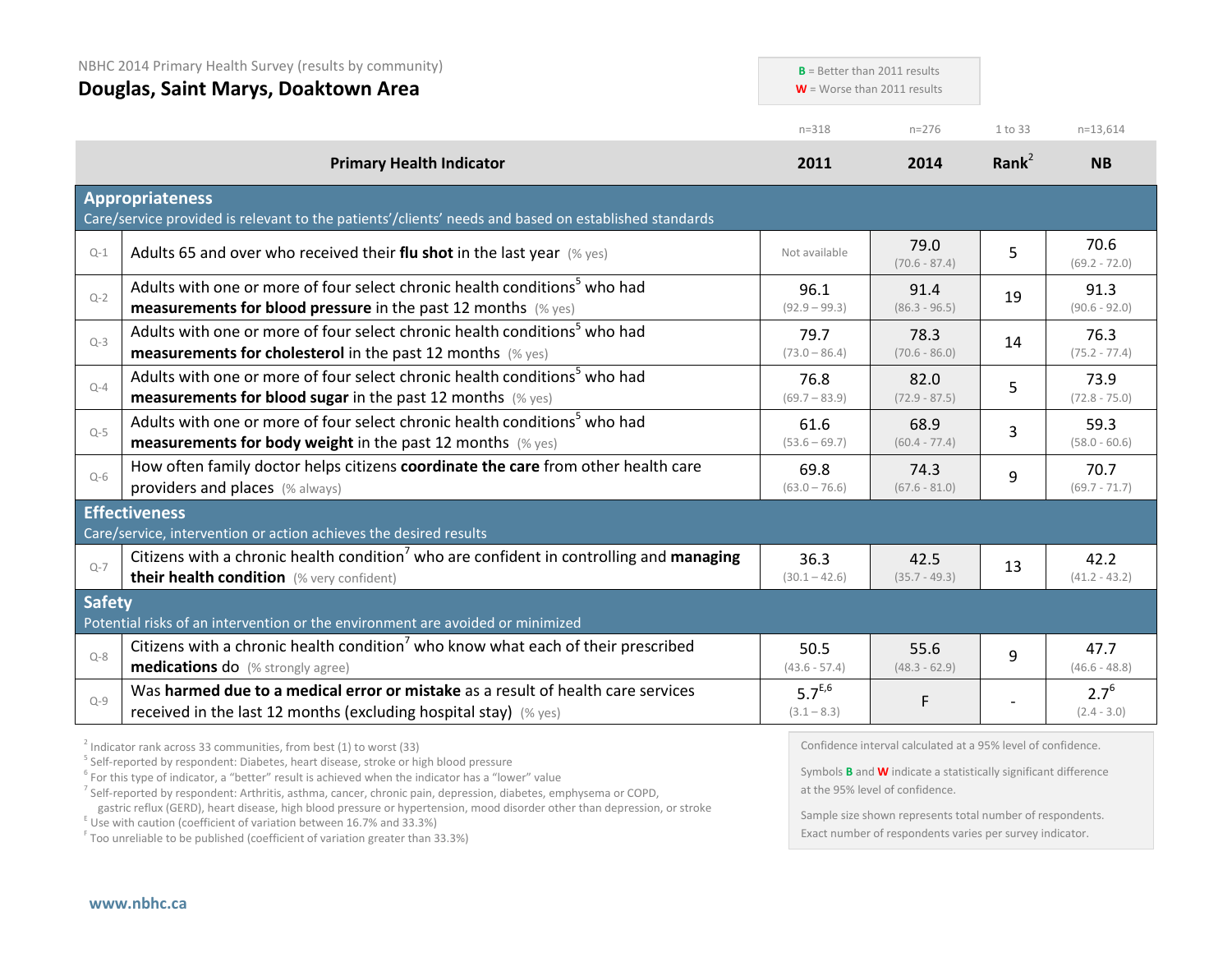| Douglas, Saint Marys, Doaktown Area |                                                                                                                            | $B =$ Better than 2011 results<br>$W =$ Worse than 2011 results |                                    |                   |                               |
|-------------------------------------|----------------------------------------------------------------------------------------------------------------------------|-----------------------------------------------------------------|------------------------------------|-------------------|-------------------------------|
|                                     |                                                                                                                            | $n = 318$                                                       | $n = 276$                          | 1 to 33           | $n=13,614$                    |
|                                     | <b>Primary Health Indicator</b>                                                                                            | 2011                                                            | 2014                               | Rank <sup>2</sup> | <b>NB</b>                     |
|                                     | <b>Efficiency</b><br>Achieving the desired results with the most cost-effective use of resources                           |                                                                 |                                    |                   |                               |
| $Q - 10$                            | Model of care used most often when sick or in need of care from a health professional<br>(% hospital emergency department) | $3.8^{E,6}$<br>$(1.7 - 5.9)$                                    | $3.5^{E,6}$<br>$(1.3 - 5.7)$       | 4                 | $11.5^{6}$<br>$(11.0 - 12.0)$ |
| $Q-11$                              | Has used Tele-Care or other telephone information lines in the last 12 months $(\%$ yes)                                   | 10.2<br>$(6.9 - 13.5)$                                          | 5.0 <sup>E</sup><br>$(2.5 - 7.5)$  | 28                | 7.4<br>$(7.0 - 7.8)$          |
|                                     | <b>Use of services</b><br>Using primary health services in the last 12 months                                              |                                                                 |                                    |                   |                               |
| $U-1$                               | Visited a personal family doctor (% yes)                                                                                   | 81.9<br>$(77.7 - 86.1)$                                         | 84.0<br>$(79.7 - 88.3)$            | 10                | 80.3<br>$(79.6 - 81.0)$       |
| $U-2$                               | Visited a hospital emergency department (% yes)                                                                            | 32.3<br>$(27.2 - 37.4)$                                         | 27.8<br>$(22.6 - 33.0)$            | 33                | 41.3<br>$(40.5 - 42.1)$       |
| $U-3$                               | Visited a specialist (% yes)                                                                                               | Not available                                                   | 54.6<br>$(48.8 - 60.4)$            | 19                | 56.4<br>$(55.6 - 57.2)$       |
| $U-4$                               | Visited an after-hours clinic or a walk-in clinic (% yes)                                                                  | 24.4<br>$(19.7 - 29.1)$                                         | 24.0<br>$(19.0 - 29.0)$            | 9                 | 24.3<br>$(23.6 - 25.0)$       |
| $U-5$                               | Visited an alternative practitioner (% yes)                                                                                | Not available                                                   | 20.1<br>$(15.4 - 24.8)$            | 15                | 25.2<br>$(24.5 - 25.9)$       |
| $U-6$                               | Visited a community health centre (% yes)                                                                                  | 23.2<br>$(18.6 - 27.8)$                                         | 9.9 <sup>E</sup><br>$(6.4 - 13.4)$ | 11                | 6.9<br>$(6.5 - 7.3)$          |
| $U-7$                               | Used ambulance services (% yes)                                                                                            | 7.1 <sup>E</sup><br>$(4.3 - 9.9)$                               | 6.6 <sup>E</sup><br>$(3.7 - 9.5)$  | 12                | 5.7<br>$(5.3 - 6.1)$          |
| $U-8$                               | Visited a nurse practitioner (% yes)                                                                                       | 12.7<br>$(9.0 - 16.4)$                                          | 8.7 <sup>E</sup><br>$(5.4 - 12.0)$ | 12                | 7.7<br>$(7.3 - 8.1)$          |
|                                     | $U-9$ Visited a health professional at a <b>private clinic</b> (% yes)                                                     | Not available                                                   | 18.4                               | 30                | 23.7                          |

<sup>2</sup> Indicator rank across 33 communities. Under "efficiency" the rank is from best (1) to worst (33). Under "use of services" the rank is from highest (1) to lowest (33).

<sup>6</sup> For this type of indicator, a "better" result is achieved when the indicator has a "lower" value  $E$ <sup>E</sup> Use with caution (coefficient of variation between 16.7% and 33.3%)

NBHC 2014 Primary Health Survey (results by community)

Confidence interval calculated at a 95% level of confidence.

 $(13.9 - 22.9)$ 

 $(23.0 - 24.4)$ 

Symbols **B** and **W** indicate a statistically significant difference at the 95% level of confidence.

Sample size shown represents total number of respondents. Exact number of respondents varies per survey indicator.